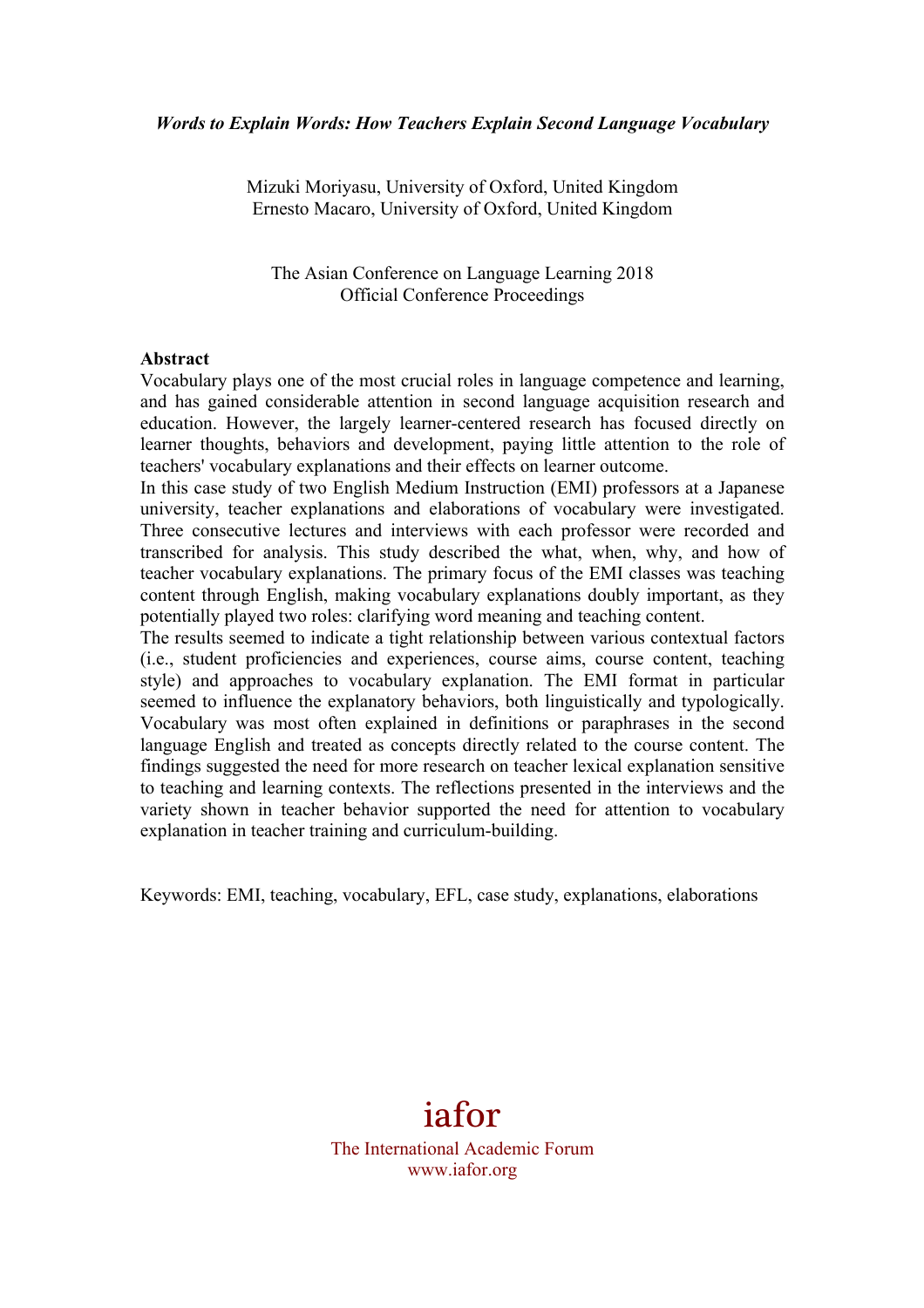## **Introduction**

**Globalization and language education.** In response to globalization, educators have been grappling with the issue of how to efficiently induce or enhance language acquisition on a large scale. Fueled largely by the needs of second language (L2) education, research in second language acquisition (SLA) and applied linguistics has grown greatly as an academic discipline and an informant for policy-makers, teachers, and teacher trainers. Following trends in the research and in the socio-political needs of language learners, L2 education has undergone much development throughout the years. More recently, there has been a push for more focus on communicative skills to facilitate communication in heterogeneous first language (L1) situations (e.g., business, politics, travel) where English is used as a *lingua franca* (Nunan, 2003). This and other issues in language education, including time constraints and utility outside of the classroom, have led to a rise in teaching approaches such as Content and Language Integrated Learning (CLIL) and English Medium Instruction (EMI), which take the main pedagogical focus away from technical language instruction and instead aim to develop language through studies in other subjects.

Meanwhile, within SLA, there has been a surge in research on vocabulary as a core element of language competence, performance, and development (Cook, 2016; Nation, 2013; Richards, 2015; Schmitt, 2014). However, despite the abundance of research on lexical acquisition, development, and instruction; vocabulary learning challenges, strategies, and compensation; and lexis itself, very little has been said about teachers' vocabulary explanations. This study explored L2 English-speaking teachers' explanations of unfamiliar or unknown English vocabulary to developing English language users in an EMI context.

**A brief description of EMI.** EMI has been defined rather vaguely in the research, and while the issue of defining it goes beyond the scope of this paper, it is nonetheless an integral part of this research. For the purposes of the present study, EMI will be defined as a pedagogical approach wherein students are taught a subject other than English language, using English as the primary language of instruction in a context where English is not the majority language (Macaro, Curle, Pun, An, & Dearden, 2018; Walkinshaw, Fenton-Smith, & Humphreys, 2017). In other words, developing English speakers are taught an academic subject (other than the English language itself), such as engineering or mathematics, using English as the language of **instruction** 

Thus far, as Kirkpatrick (2017) reported, EMI has been widely implemented across Asia without much consideration for the implications it may have on education. It has been widely accepted by policy-makers (Kirkpatrick, 2017), but there is some skepticism amongst students and teachers about its effectiveness and implementation (Dearden, 2015; Morizumi, 2015). Linguistic issues seem to be at the forefront of both teachers' and students' worries. Both have shown concern about how problems with language (e.g., a mismatch in English proficiency between teachers and students) could adversely affect content learning (Jensen, Denver, Mees, & Werther, 2013). Furthermore, many teachers are not trained to teach in English and have limited knowledge surrounding language learning and development (Dearden, 2015; Jensen et al., 2013; Werther, Denver, Jensen, & Mees, 2014). For teachers who specialize in subjects other than language, it is difficult to gauge the types of challenges students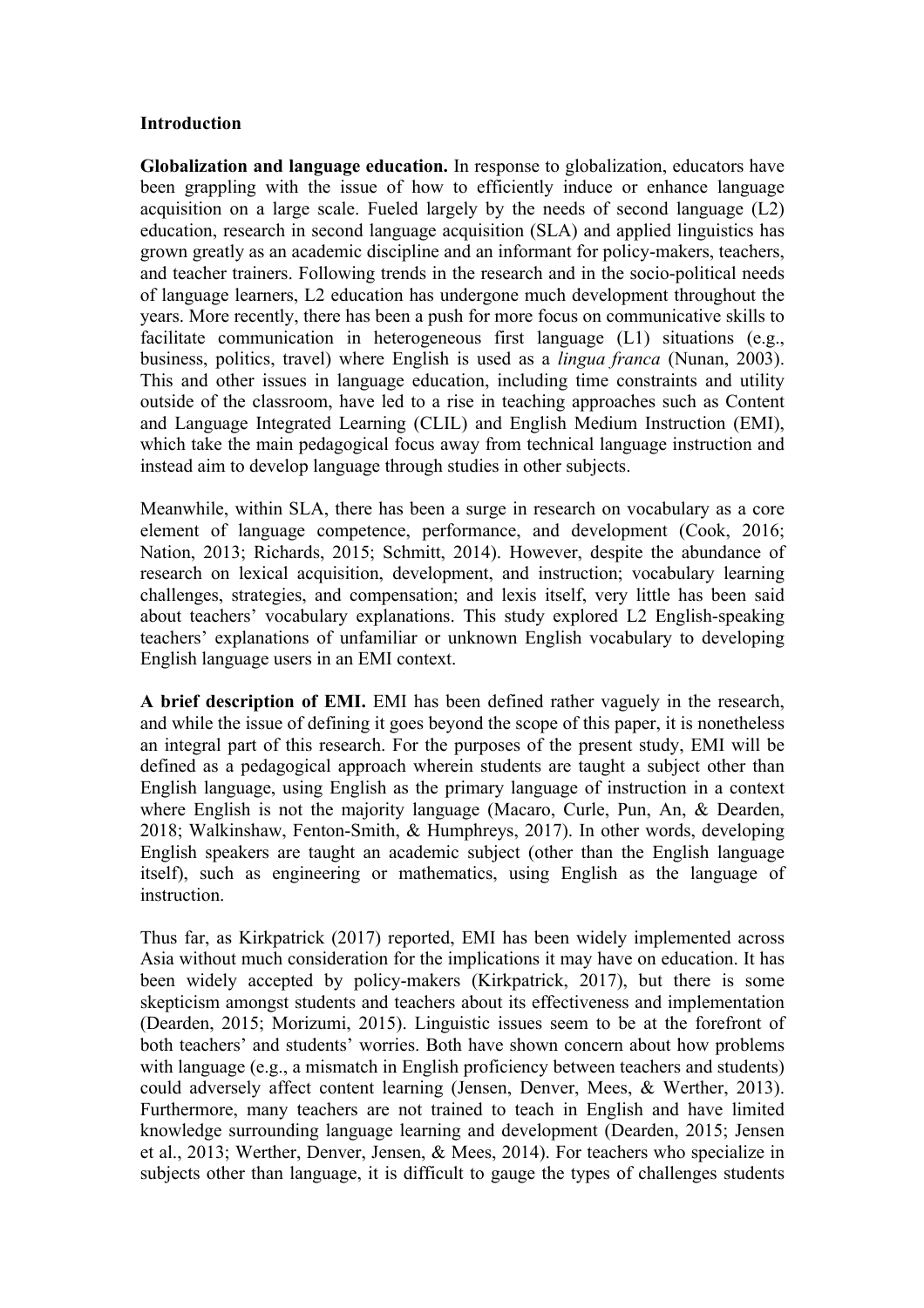may face linguistically when being taught through the medium of English. They oftentimes do not feel responsible for students' language development and thus tend to hold students responsible for coping with any linguistic barriers that they may encounter during the EMI courses (Lasagabaster, 2017).

**Vocabulary's role in EMI.** There is now a consensus within SLA that vocabulary is a key part of language. Wilkins (1972) noted that "without grammar very little can be conveyed, [but] without vocabulary *nothing* can be conveyed" (p. 111, emphasis in original). Indeed, grammar is important for speakers of any language at any level, but it is often observed that speakers who lack the grammatical systems in a language still manage to communicate to some extent with only vocabulary, even if it is strung together ungrammatically (Ellis, 1995, 1997). Especially recently, with English being used as the medium of communication between non-native English-speakers, much communication is being established without so-called perfect grammatical precision.

In SLA research and in language classrooms, vocabulary is thus being paid increasingly more attention. In the past few decades, vocabulary has been researched widely, but the majority of the research has focused on the learner. With the trend towards learner-centered approaches to teaching and research, the teachers' role in learners' vocabulary acquisition has been paid very little attention. In spite of it being such a natural part of teacher talk (Chaudron, 1982; Flowerdew, 1992) and in any form of interaction (Varonis & Gass, 1985), only a handful of studies have systematically attempted to address how, when, why, and what vocabulary was being explained by teachers.

With regard to EMI research, there is a great danger that teacher vocabulary explanations and vocabulary in general will be overlooked. With many EMI teachers making a conscious decision not to focus on language in their teaching, it is possible that vocabulary explanation will be intentionally avoided as part of an attempt not to "teach language." Meanwhile, vocabulary may be a great hurdle for many EMI students who, in theory, not only lack the content knowledge, but also the vocabulary needed to comprehend, describe, and convey that content; they can potentially encounter difficulties in understanding what is being said in the classroom. Thus, clarifying vocabulary's role in EMI and how it is currently being approached by EMI teachers can provide much-needed information for policy-makers and teachers to define the competences needed to teach through EMI.

The present research attempts to address the gap in the vocabulary literature within the context of current English language learning through observations of EMI teachers in Japan. The specific aim was to draw attention to this much-needed area of SLA research and provide a descriptive reference that could inform future research.

## **Methods**

The research questions (RQs) explored in this case study were threefold:

- 1. What types of vocabulary are explained?
- 2. What types of vocabulary explanations are given?
- 3. How often does codeswitching occur in vocabulary explanations?

In addition to the three RQs, the data was analyzed for other qualitative trends as well.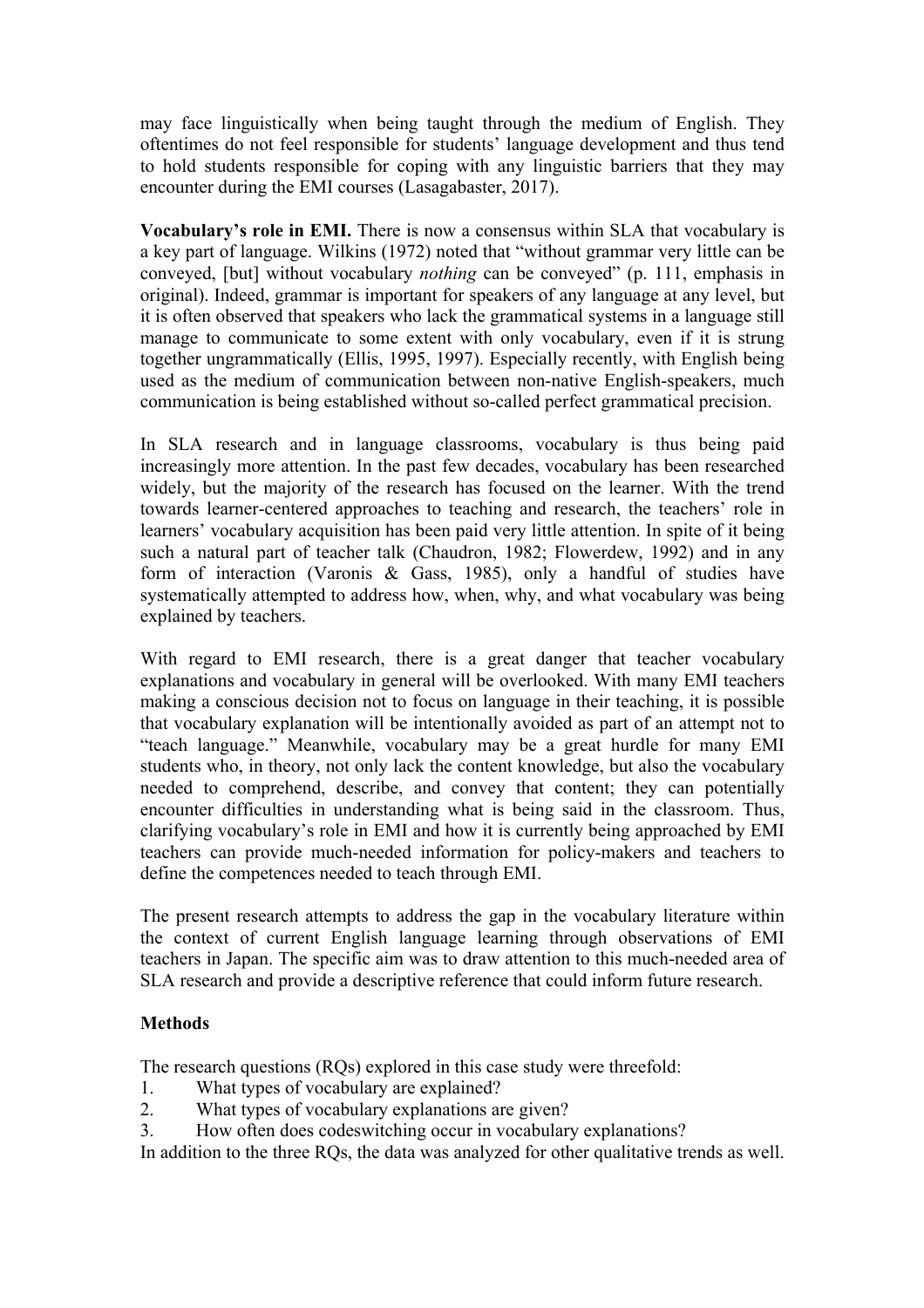**Participants.** Two professors at a Japanese university volunteered to participate in this study. They will henceforth be referred to as Prof. T and Prof. M. Both were Japanese-English bilinguals with Doctorate degrees, extensive experience teaching at universities, and experience studying in higher education in an English-speaking country (the US and UK, respectively). Both also had backgrounds in Applied Linguistics and thus taught courses in this field. Prof. T taught a course on Second Language Acquisition and Prof. M taught a course on Teaching EFL to Young Learners.

**Procedure.** The main procedure for this study was observation of the professors' lectures for explanations of lexis. To supplement the data collected from the observations, a short interview was conducted to get a better sense of what decisions in vocabulary explanation were conscious and how the professors conceptualized their role in student vocabulary development.

*Recorded Observations.* During the month of May 2017, three consecutive lessons were observed for each professor. Each was 90 minutes long and took place once a week at the same time on two different weekdays. A video recording was taken for each class in order to be able to capture both verbal and non-verbal explanations and elaborations. The portions of the recordings that contained vocabulary explanations were later transcribed and coded for data analysis.

*Interviews.* A short semi-structured interview was conducted with each professor to give further insight into the data collected from the lectures. The interview questions were first written in English and later translated into Japanese to offer the professors a language option. As the aim of the interview was to gain as much insight into the professors' conscious ideas on the topic, it was deemed appropriate to offer them the option to choose which language in which to conduct the interview. Although the researcher was bound to whichever language the professors chose, the professors were permitted to codeswitch during the interview so as to allow them the freedom to articulate their thoughts in the most precise way possible. Especially given that the topic being discussed was the professors' EMI classes and English vocabulary, allowing codeswitching proved to be both useful and convenient for both the interviewer and interviewees.

To reduce bias, the questions were intentionally designed to be broad. The professors were encouraged to expand on their answers and respond in as much detail as possible. Furthermore, analysis of the classroom data was left to after the interviews so as not to introduce bias in the researcher's questioning or reactions. Each interview lasted roughly 20 to 40 minutes and was later transcribed for analysis.

**Analyses.** Descriptive analyses for the observation data were performed using IBM SPSS Statistics v.24. Coding schemes applied to the data were developed prior to data collection to answer each RQ. Several additional coding schemes were also devised post-data collection and transcription based on initial informal observations of the dataset. The data was coded both by the researcher and one other rater who was a speaker of English and Japanese. The following sections outline each set of coding schemes in order of RQ.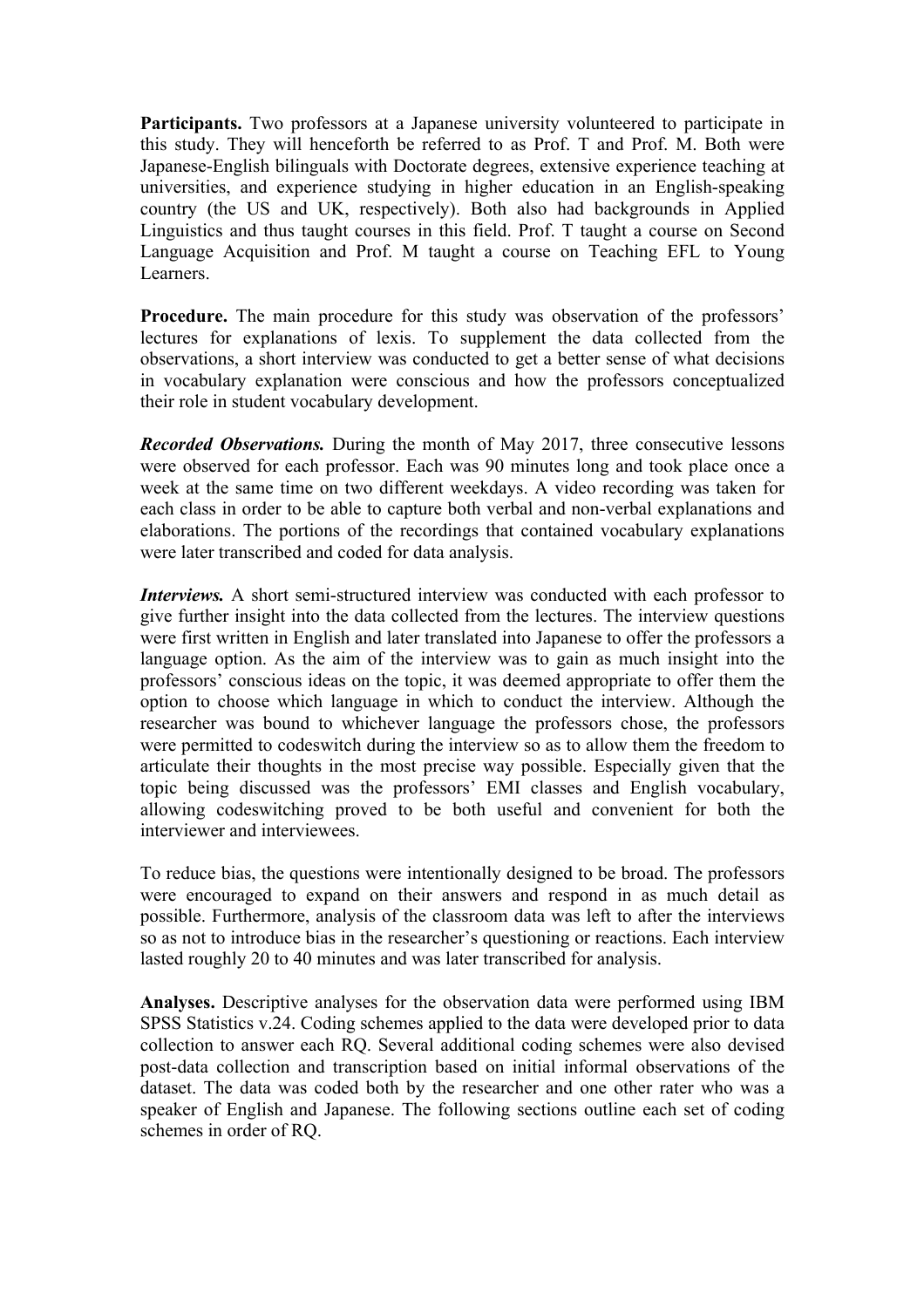*RQ 1: Word type.* The types of words explained were divided into *technical*, *academic*, and *general* terms. *General* terms were classified as any words that did not classify as either *technical* or *academic*. *Academic* terms were so classified based on the Coxhead (2000) Academic Word List (AWL). *Technical* terms were further subdivided into *strict*, *loose*, and *intention* categories. The *strict technical* vocabulary was identified as words for which an exact match could be found in the *Longman Dictionary of Language Teaching and Applied Linguistics* (Richards & Schmidt, 2010). The dictionary used as a reference for this coding was chosen based on accessibility, reviews, and the breadth of vocabulary featured in the dictionary. *Loosely technical* words were those for which an exact match could not be found, but a similar form with the same meaning was found. *Technical (intention)* words were those that were not featured in Richards and Schmidt's (2010) dictionary, but which were clearly explained as a key part of the content being taught (e.g., "chant" explained by Prof. M as a type of activity that could be used to teach young learners differences in phonology).

*RQ 2: Explanation type & purpose.* Explanation types were divided into *L2 equivalent*, *L2 definition or paraphrase*, *L2 contextualization*, *L1 equivalent*, *L1 definition or paraphrase*, *L1 contextualization*, *gestures*, and *other*. The first six were inspired by Macaro and Tian's (2015) classifications of teacher explanations from their study of English language professors in China. The *definition* and *paraphrase* categories which were separate in Macaro and Tian's study were combined in this research because the two were difficult to distinguish in the data. Additionally, gestures were added to investigate non-verbal explanatory behavior from teachers.

During data analysis, it became apparent that how and which words were explained was dependent partly on the purpose of explaining the word. In response to this observation, a coding scheme was devised to categorize the reasons for which the professors appeared to be offering each explanation. This was determined by the researcher and one more coder's own interpretations of the teachers' intentions.

Explanation purpose was divided into *word*, *concept*, *word and concept*, *word for example*, and *unclear or inapplicable*. The main distinction was between those words that were explained as words in the traditional sense because it was deemed unlikely that the students were familiar with the term (e.g., "implement"), and those that were explained specifically as a concept in the context of the content being taught (e.g., Prof. T explained the word, "word" during a lecture on vocabulary learning). Words that were explained both because they were likely unfamiliar and because they were part of the content being conveyed were coded as *word and concept* (e.g., mental lexicon). The *word for example* category comprised words that were explained as words, but only because they were used in an example that was given as part of the lecture content (e.g., Prof. M explained the unfamiliar word, "lark," as part of an example to illustrate cross-cultural differences in symbolism).

*RQ 3: Codeswitching.* Codeswitching was counted in terms of the number of explanation episodes that included any L1 Japanese. Instances of codeswitching that were clearly unrelated to the vocabulary explanation (i.e., "せーの ((*JAPANESE CUE TO SPEAK IN UNISON*))," "あ、ごめん ((*OH, SORRY*)), sorry," "Why do you say 「へー」 ((*OHH/AHH*))?" and "…some kids go to the 塾 ((*CRAM SCHOOl*)) or English conversation class…") were removed from the count.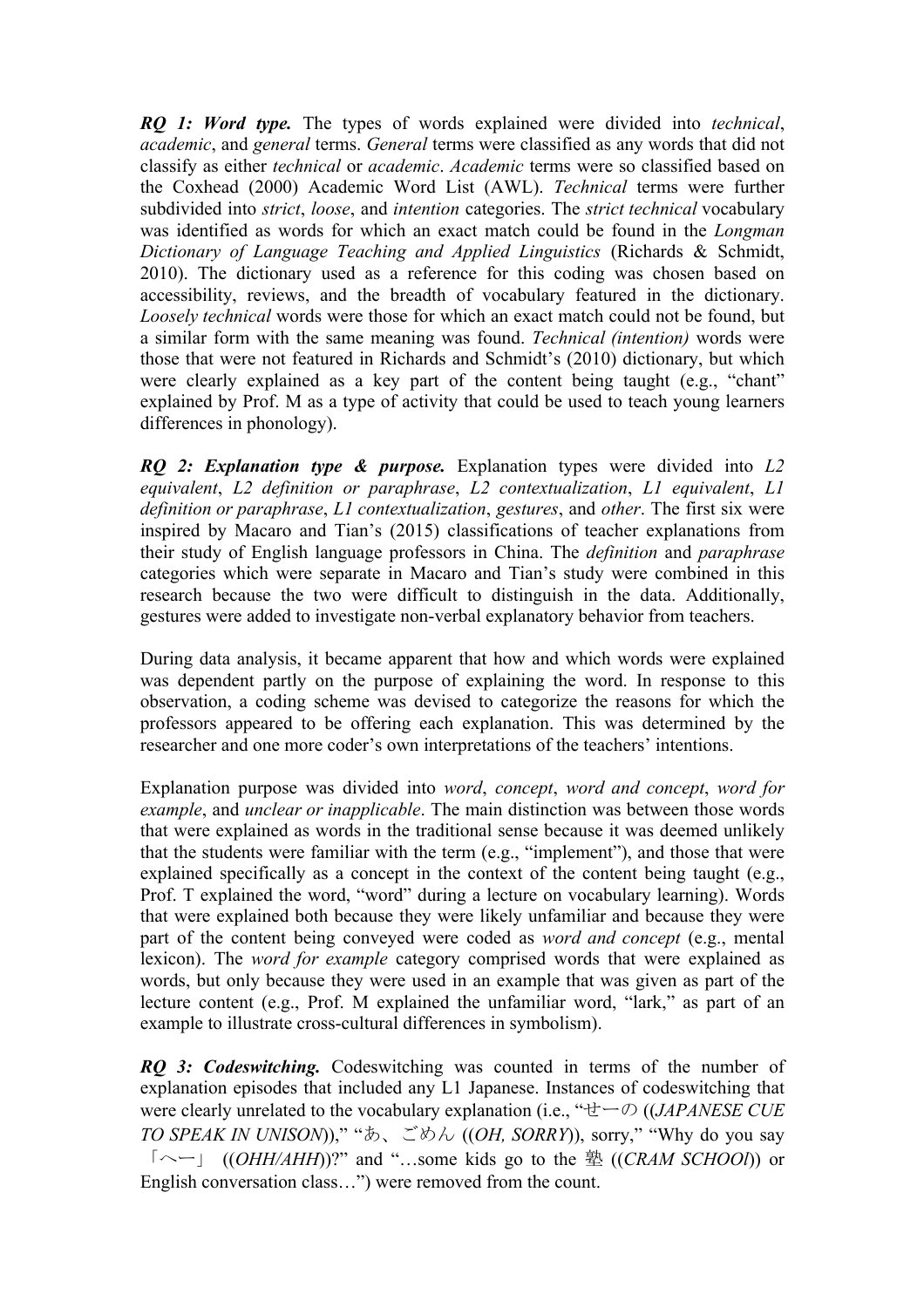# **Results**

The observations and interviews indicated that vocabulary in the two EMI classrooms was most often explained using L2 descriptions or paraphrases and were for the purpose of clarifying or elaborating on a concept relevant to the subject-matter being taught. The L1 was rarely used in vocabulary explanations and words were never explained using an L1 description or paraphrase. The following sections will explain the results for each RQ, along with the additional qualitative findings that arose during data analysis. Translations from Japanese have been included in uppercase italics.

**RQ1: What types of vocabulary are explained?** By far, the most common type of vocabulary explained was technical vocabulary. Broken down, *technical (strict)* vocabulary, for which an exact entry match could be found in the *Longman Dictionary of Language Teaching and Applied Linguistics* (Richards & Schmidt, 2010), was most often explained by both teachers, followed by *technical (loose)* and *technical (intention)* vocabulary, which comprised words that had similar entries in the dictionary or were clearly intended to be part of the course content. Combined, the three types of technical vocabulary constituted 72.52% of the total explained words. Table 1 gives a breakdown of each explanation type by teacher and totaled.

| Word Type                  | Total         | Prof. T        | Prof. M      |
|----------------------------|---------------|----------------|--------------|
| Technical (strict)         | $37(40.66\%)$ | 32 (43.24%)    | $5(29.41\%)$ |
| Only technical             | 34 (37.36%)   | 29 (39.19%)    | 5(29.41%)    |
| Technical (loose)          | 14 (15.38%)   | 14 (18.92%)    | $0(0.00\%)$  |
| Only technical             | 12(13.19%)    | 12(16.22%)     | $0(0.00\%)$  |
| Technical (intention)      | $15(16.48\%)$ | 11 $(14.86\%)$ | $4(23.53\%)$ |
| Only technical             | $14(15.38\%)$ | 10(13.51%)     | 4(23.53%)    |
| Academic                   | $11(12.08\%)$ | $8(10.81\%)$   | 3(17.65%)    |
| Only academic              | 5(5.49%)      | 2(2.70%)       | 3(17.65%)    |
| Technical (all) & Academic | $6(6.59\%)$   | $6(8.11\%)$    | $0(0.00\%)$  |
| General                    | 20 (21.98%)   | 15 (20.27%)    | $5(29.41\%)$ |
| Total                      | 91 (100%)     | 74 (100%)      | $17(100\%)$  |

Table 1. *Word Types Observed*

Academic vocabulary was the least explained by either teacher, which was consistent with several of the unprompted comments offered in the interviews. Both professors seemed to identify a focus on content over language as one defining aspect of EMI. The words "content" and "content-based" arose numerous times and, especially with regards to how they chose which vocabulary to explain, both professors indicated that their vocabulary explanations were for the purpose of helping students understand the lecture content, not the words themselves.

**RQ2: What types of vocabulary explanations are given?** The most prevalent type of vocabulary explanation was *L2 definition or paraphrase*, followed by *L2 contextualization*. As shown in Table 2, this was the same across the two professors. Overall, L1 explanations were used sparingly, constituting only 5.47% of the total explanations offered. *Gestures* were the only type of explanation that could be given simultaneously to another type of explanation. Although they were not used often as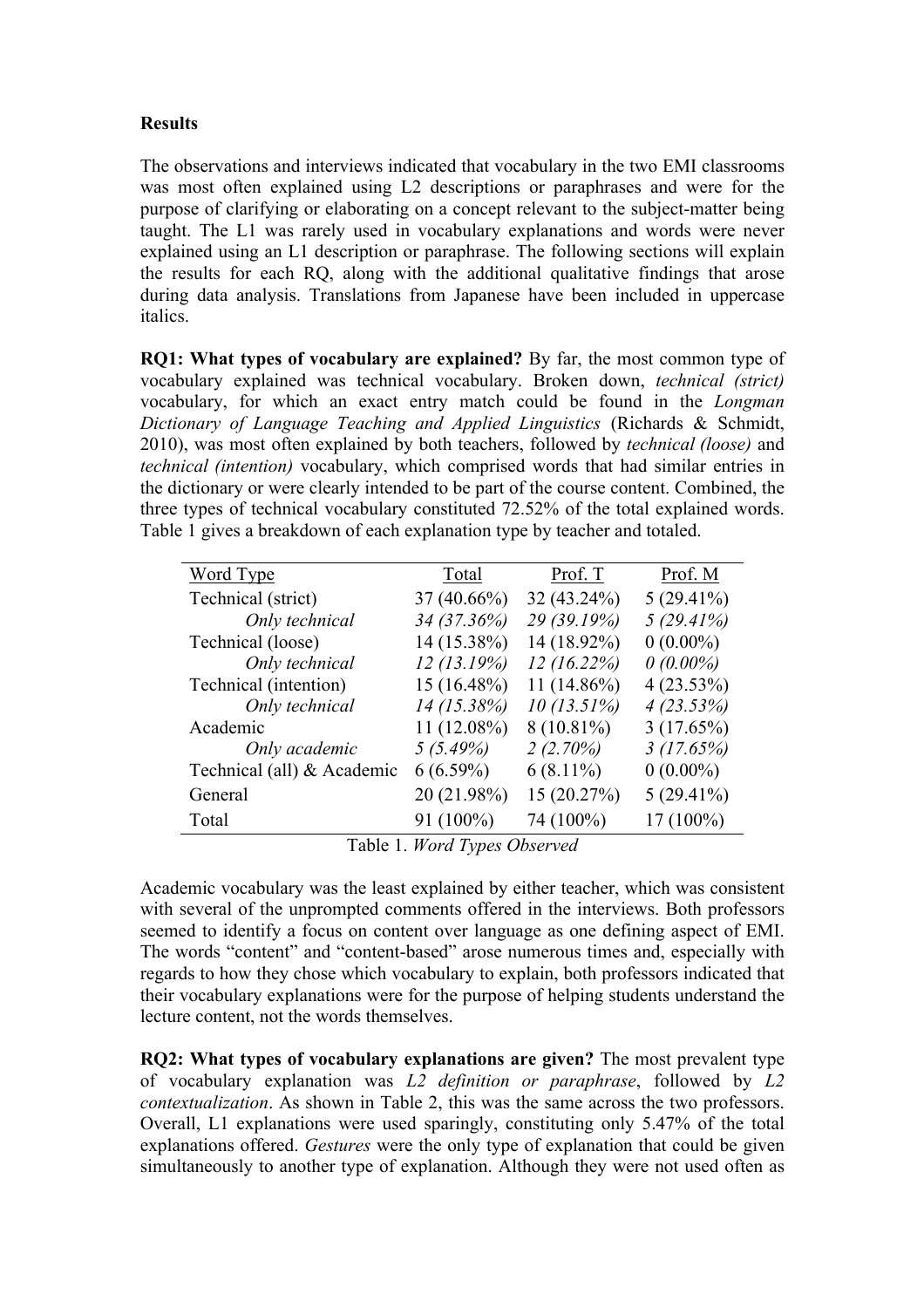| <b>Explanation Type</b>                    | Total        | Prof. T       | Prof. M        |
|--------------------------------------------|--------------|---------------|----------------|
| L2 equivalent (e.g., synonym)              | 28 (13.93%)  | $25(14.62\%)$ | $3(10.00\%)$   |
| L2 definition or paraphrase                | 75 (37.31%)  | 64 (37.43%)   | 11 $(36.67\%)$ |
| L <sub>2</sub> contextualization           | 55 (27.36%)  | 47 (27.49%)   | 8(26.67%)      |
| L1 equivalent $(e.g., direct translation)$ | $7(3.48\%)$  | $6(3.51\%)$   | $1(3.33\%)$    |
| L1 definition or paraphrase                | $0(0.00\%)$  | $0(0.00\%)$   | $0(0.00\%)$    |
| L1 contextualization                       | $4(1.99\%)$  | 3(1.75%)      | $1(3.33\%)$    |
| Gestures                                   | 22 (10.95%)  | 18 (10.53%)   | $4(13.33\%)$   |
| Other                                      | $10(4.98\%)$ | $8(4.68\%)$   | 2(6.67%)       |
| Total (without undecided)                  | 201 (100%)   | 171 (100%)    | 30 $(100\%)$   |
| <i>Undecided</i>                           | 12           | 10            | $\mathfrak{D}$ |

the main explanatory input, they were nonetheless relatively salient and often supplemented the oral explanations.

Table 2. *Explanation Types Observed*

In the interviews, it was clear that the professors were aware of their use of mainly L2 explanations and the fact that they were mostly either defining, paraphrasing, or contextualizing. This decision was again driven largely by the content-focused nature of the courses. Neither professor addressed gestures in the interviews.

Explanations seemed mainly to be either to explain a familiar or unfamiliar word in the context of the course material. Table 3 shows the numbers and percentages of explanations given as *words*, *words for examples*, *concepts*, and *word and concepts*. Of the four main categories for explanation purpose, only the *word* category was completely irrelevant to the course content and accounted for only 15% of the total explanations, indicating that most of the explanations were somehow related to teaching the course content. This was consistent with the professors' heightened awareness of their positions as EMI teachers of applied linguistics.

| Prof. M      |
|--------------|
|              |
| 4(23.53%)    |
| 2(11.76%)    |
| $8(47.06\%)$ |
| $1(5.88\%)$  |
| 2(11.76%)    |
| $17(100\%)$  |
|              |

Table 3. *Purposes of Explanation*

**RQ3: How often does codeswitching occur in vocabulary explanations?** The only observed cases of codeswitching in the vocabulary explanations were the use of L1 equivalents and the use of an L1 word or concept as an example to illustrate a concept. L1 slips (e.g., "*OH, SORRY*") that were irrelevant to the explanation of the words were eliminated from the data. Overall, codeswitching was not prevalent in the teachers' vocabulary explanations and it was never used to explain vocabulary in fullsentence definitions or paraphrases. As expressed by Prof. M in the interview (Extract 1), despite the obvious option to codeswitch given the homogenous Japanese-English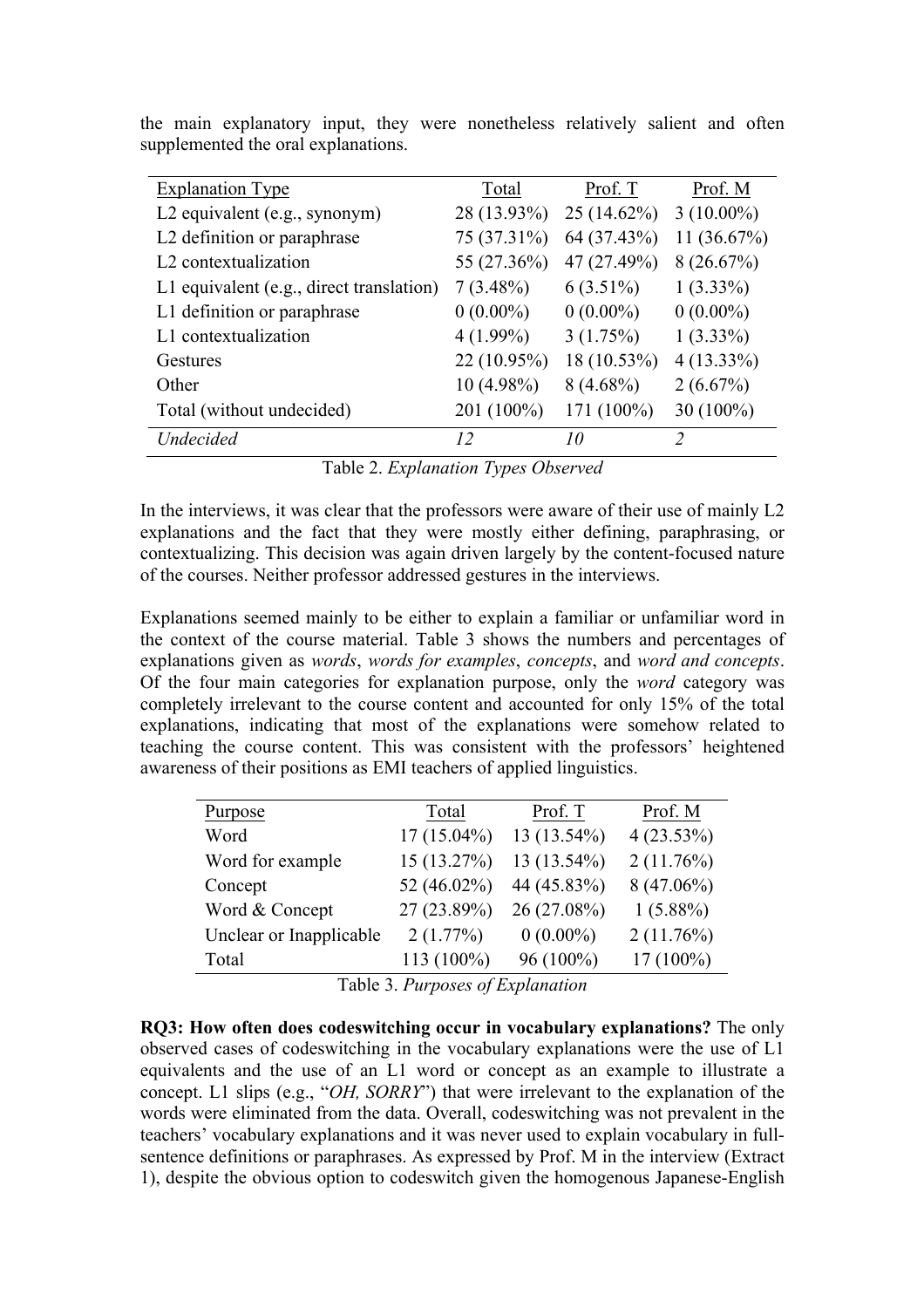context, factors such as the EMI label and consideration for what the students would appreciate more led the teachers to avoid codeswitching altogether.

Extract 1

Prof. M: …*IN THEIR CASE, THE STUDENTS HAVE STUDIED ABROAD AND HAVE A LOT OF EXPERIENCE WITH ENGLISH, SO I FEEL THEY DON'T GET CAUGHT OUT TOO OFTEN EVEN WHEN I'M USING EMI. ALSO, WITH ELEMENTARY SCHOOL ENGLISH [THE COURSE], THERE ARE SOME DIFFICULT TECHNICAL TERMS, BUT NOT VERY MANY, AND SURPRISINGLY THEY [THE STUDENTS] UNDERSTAND MOST ACADEMIC TERMS. EVEN IF THEY CAN'T GO SO FAR AS TO USE THEM, IT SEEMS LIKE THEY CAN COMPREHEND THEM, SO, UM, THEY SEEM TO BE OKAY EVEN IF I USE SOME SLIGHTLY DIFFICULT WORDS*…

As is evidenced in the extract, the topic of the course also may affect codeswitching behavior. Prof. M's course on Teaching EFL to Young Learners was specifically concerned with teaching the English classes that have been implemented in Japanese elementary schools to give young children exposure to the English language prior to the formal language learning, which commences in junior high school (MEXT, 2013). In this case, the students in Prof. M's class play a dual role of language learner and potential teacher. They are taught about how to teach and acquire language (concepts in Applied Linguistics) and meanwhile are honing their own language skills through the EMI course. On a spectrum of relatedness to English and language, this course was relatively more related than other subjects taught using EMI, such as mathematics, engineering, and other hard sciences. As Macaro (2018) pointed out, Applied Linguistics holds a special position within EMI because of the context in which it is typically taught. It is highly likely in most cases that students studying subjects such as language acquisition or language teaching will have a stronger English language learning background than their counterparts in less language-related subjects.

**Qualitative.** The most prominent point that could be observed from the data was that the number of explanations differed greatly between professors. In terms of raw counts, Prof. T gave over 5 times the number of explanations for over 4 times the number of words Prof. M had explained. As a result, the patterns found in the data were much clearer in Prof. T's data than Prof. M's. Interestingly, however, the general trends in the proportions of word and explanation types were similar across the two professors in spite of the difference in sheer number.

The interviews and inspection of factors that differed between the two classes shed some light on what may have brought about these differences. The level of technicality of the subject being taught, class size, and teacher preference seemed to play a role in the number of explanations given. The more technical the topic of focus, the more likely that it would include a greater number of key vocabulary that was unfamiliar to the students. Also, with smaller classes, students could assist each other with vocabulary during small group discussions and the teacher was better able to monitor such activities amongst students. Despite both professors' preference for small group interaction, Prof. T was forced to give more lecture-style classes and thus needed to conduct more one-way checks of vocabulary comprehension. Although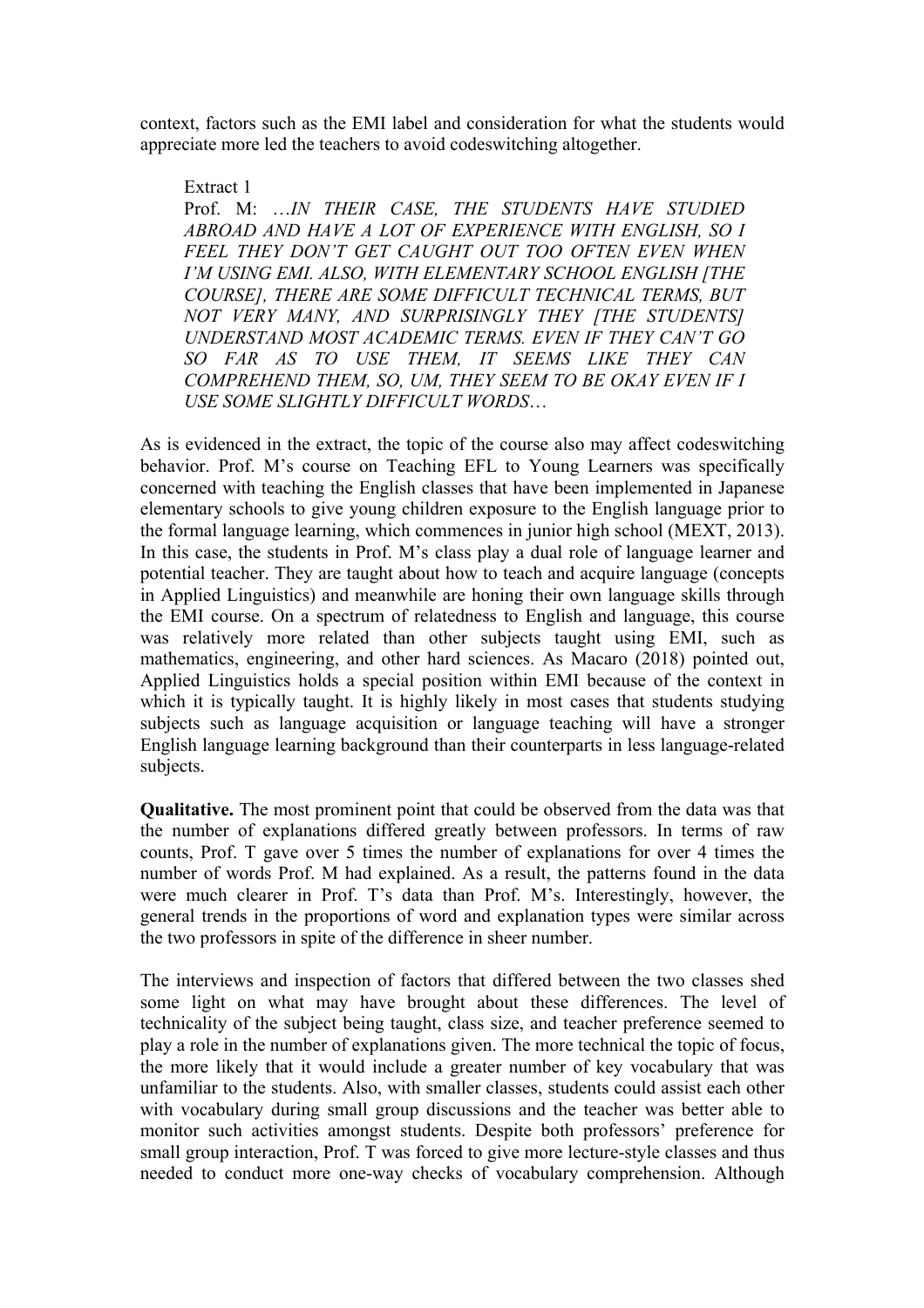causation cannot be claimed at this point, the relationships between these areas and vocabulary explanation may warrant further investigation.

## **Discussion**

While the observational data alone heeded sufficient information to answer the research questions, the interviews shed some light on the possible sources of the professors' behaviors. In particular, the EMI context seemed to be a highly influential factor. As a case study, the results are not generalizable and even between the two professors, there was considerable variation, especially in number of explanations offered. Nonetheless, the interviews provided some insight into what may be behind the trends that were observed. The factors which seemed to affect the teacher vocabulary explanations could largely be divided into three types: environmental, teacher, and student aspects.

**Environmental aspects.** Some environmental factors identified during data analysis were the university context (university policies, course status as either an elective or requirement), the EMI context, the course subject, and the Japanese context. In spite of being conducted completely separately with little to no contact between the two professors regarding this research, both professors emphasized the EMI status of their courses throughout the interviews. Prof. T distinguished the observed course with another language course that she taught, for which she claimed that she focused much more on vocabulary and gave more formal definitions and explanations. Extract 2 illustrates the teachers' conceptualization of vocabulary's role in their respective classes.

Extract 2

Question: Is vocabulary important in your class?

Prof. T: Because it's a content-based class, basically, students are exposed to new concepts and new ideas and then all technical terms. So, with thatthat respect, making them learn new technical words is important…But not necessarily making them learn those basic words. But probably um my focus is on making them understand what I- I'm delivering.

Prof. M: *IN ORDER TO HAVE STUDENTS UNDERSTAND THE COURSE CONTENT, I THINK IT [VOCABULARY] IS VERY IMPORTANT*.

Regarding the gap in frequency of explanations between professors, it is possible that the level of technicality of each course influenced how much was explained. In concurrence with Prof. T's comment in Extract 2, vocabulary is explained only when necessary for understanding the course content. Thus, it would be reasonable to presume that the more technical the vocabulary, the less that would be comprehensible and the more it would require elaboration. Indeed, Prof. T's lectures involved many technical words whereas Prof. M's classes were more discussionbased and used many more conversational English words. For example, while Prof. T was explaining the acquisition of vocabulary in a first and second language, Prof. M was discussing what types of activities could help young learners get accustomed to English phonology.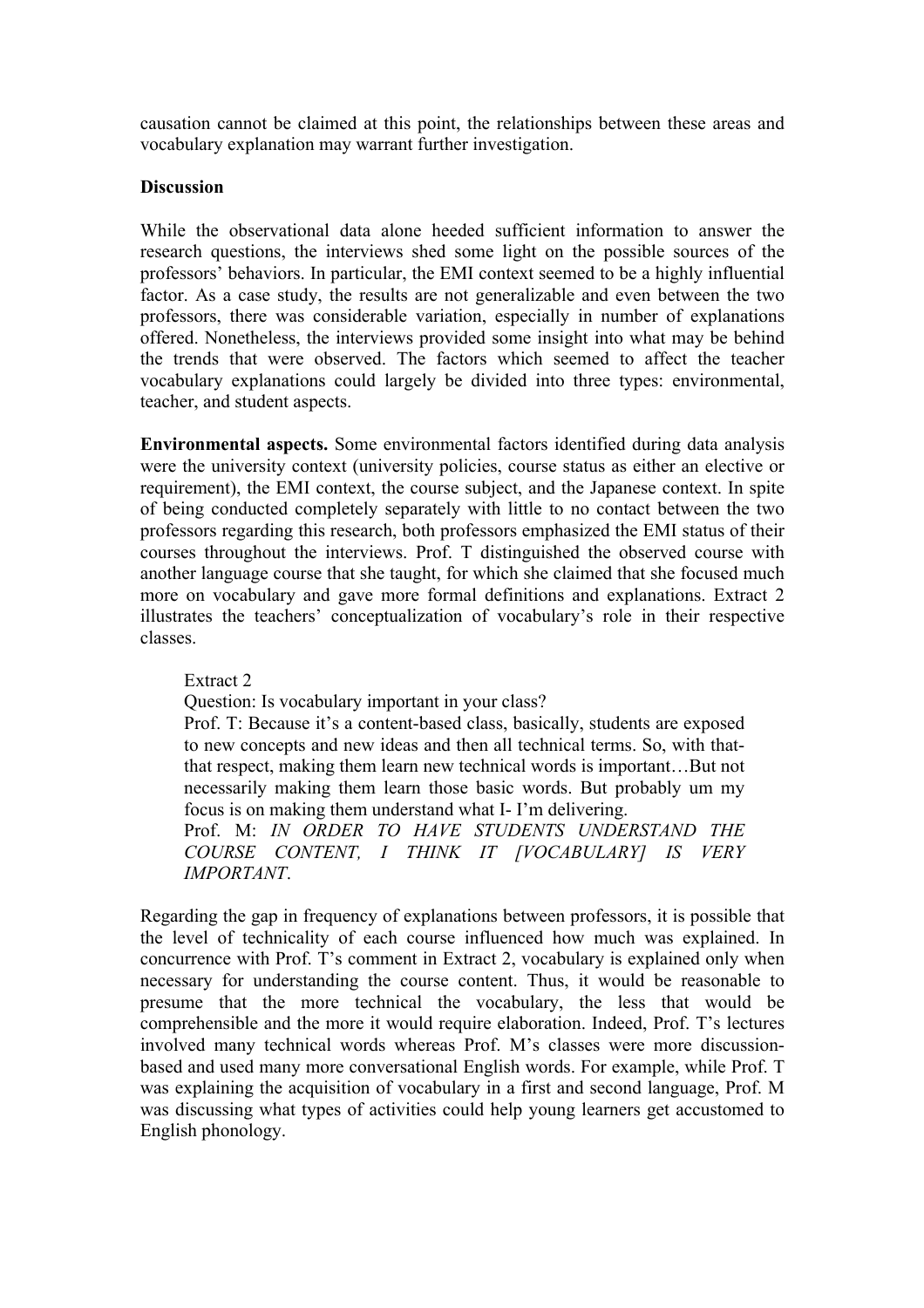**Teacher aspects.** In the interviews, the teachers expressed a great deal of personal background influences that shaped their teaching, such as previous studies, research background, and English proficiency. Another possible teacher factor that may influence EMI teaching is teachers' study abroad experiences.

Even amongst two professors with Applied Linguistics backgrounds who were familiar with language development and language learning and had experience studying through the medium of English, there were considerable differences in their classes. Although the characteristics that were shared seemed to stem from these similarities in background, it is important to note that within EMI, teachers can potentially come from myriad backgrounds. Not all teachers have experience with teaching or learning through English and most who specialize in non-language-related subjects are likely to be unfamiliar with language development from an empirical perspective. Simply having the ability to speak the language and the ability to teach a subject do not automatically guarantee quality teaching of that subject through EMI. This issue has been raised both on the ground and in this study and should be addressed with further research and consideration during EMI implementation.

**Student aspects.** Although teachers were the focus of this study, students seemed to play a critical role in teacher vocabulary explanations. In the professors' comments, it was noted several times that the specific group of students being taught were mostly third-year language majors who had just arrived back from one-year study abroad experiences. This context was influential in that several things were assumed about the students.

First, the students had just spent one year studying in English-speaking environments and were thus accustomed to English being the only language being spoken. Prof. M explained that the EMI courses were offered partly out of demand because students wanted to continue taking courses in English. She said that one reason for her lack of codeswitching in general and especially in vocabulary explanations was her desire to give the students what they wanted: an all-English course. Second, after having studied English in their major programs for several years, it was assumed that their proficiency level and competence in English were relatively high. Finally, being an EMI course, it was expected that students would not understand every single word or utterance, but that they had acquired the ability to cope with not understanding or knowing everything in their year abroad.

## **Conclusions and Implications**

Ideally, vocabulary explanation should be researched across language learning situations for a better understanding of their nature. However, in response to the trends of today, it would be most immediately beneficial to investigate vocabulary explanations in the EMI context as well as other related or popular teaching approaches. More research on teachers' relationships with vocabulary and vocabulary explanation is also needed, as this study only provides a glimpse into this area of research. How the vocabulary explanations affect students in EMI courses is also of great interest, as theoretically, they are likely to have an impact on both student comprehension and learning, both of the course material and of the language.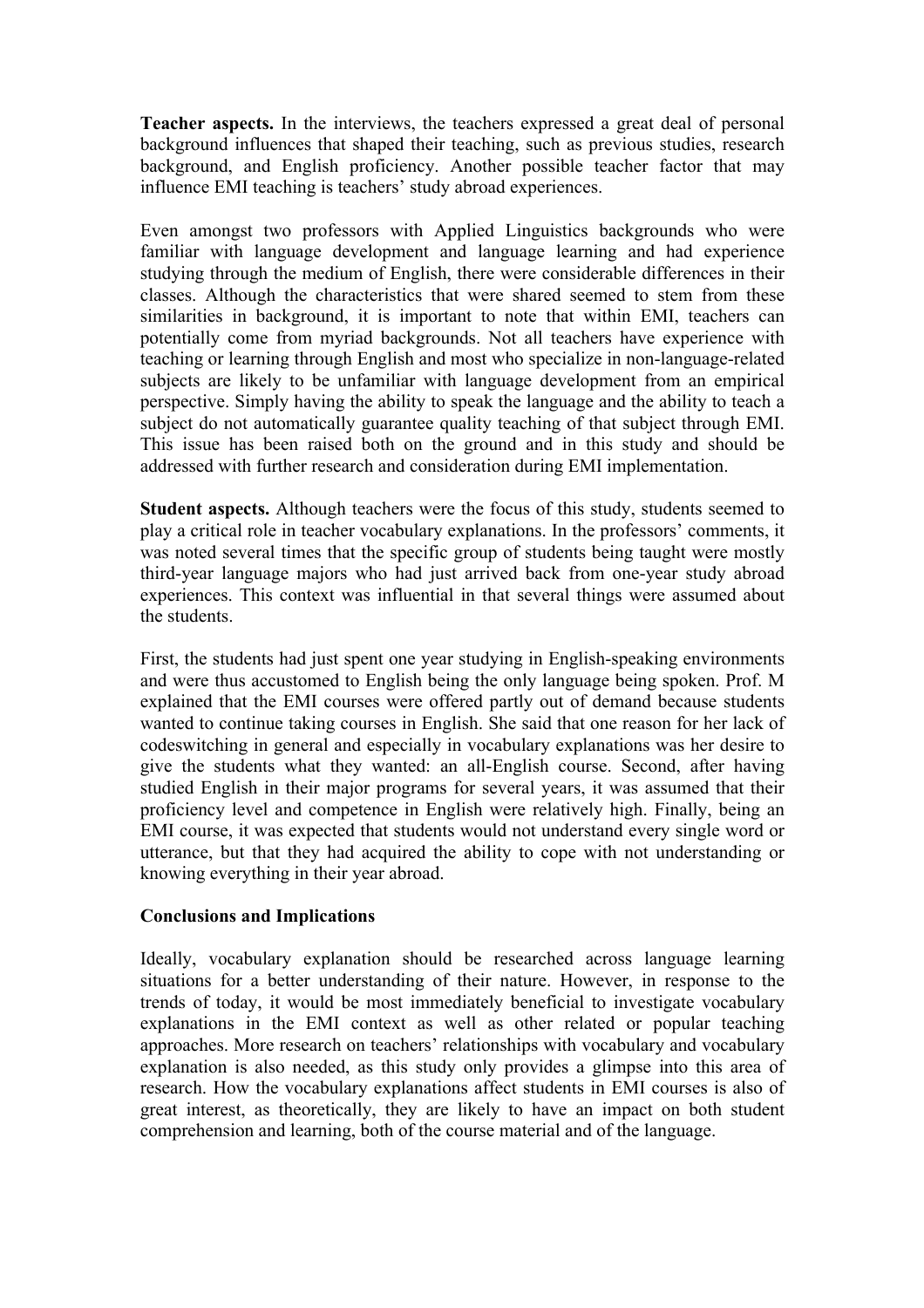At present, it seems that EMI is "an unstoppable train which has already left the station" (Macaro, 2017, p. 2). In light of this phenomenon, it is both reasonable and imperative that teacher vocabulary explanations be addressed both in research and in the classrooms. As the distinction between language as a subject of study and a medium of instruction becomes less clear, it becomes increasingly important to consider the specific situational factors that may influence how the courses should be taught and how they will likely be received by students. There is already considerable interest in research in Integrating Content and Language in Higher Education (ICLHE) following on the work in secondary education CLIL.

Language education's goals are continually evolving with the times; not only the goals, but also the contexts and the possibilities are constantly transforming. Language development begins before birth and continues indefinitely, meaning that as the status of English in various societies fluctuates, so will the strengths and weaknesses of any educational approach. EMI is currently permeating throughout Asia and other parts of the world as a new way forward that is claimed to be both time-efficient and effective for language development. Although it is difficult to identify any inherently effective or ineffective way to approach language teaching and learning, it is important for researchers, teachers, policy-makers, and learners to understand the context in which they are working and to strive to find the most effective methods to attain their particular goals in their particular contexts. Being a case study, the present study did not attempt overarching discoveries or claims for language learning in the context of EMI worldwide. Instead, it was intended to provide preliminary observations that could form the basis for further research in the area of teacher vocabulary explanations.

Whether effective or not, teacher explanations are common and possibly an unavoidable natural phenomenon in language classrooms. Taking this and the findings of the present study into consideration, too little is formally known about teachers' lexical explanations and elaborations. Given the importance of vocabulary in language learning and the current trends towards teaching non-language courses through the medium of English, it is vital that these explanations are investigated further so that they can be more widely put to good use across curricula. With the goals of EMI in mind, a better understanding of teacher vocabulary explanations within and without the EMI context, as well as across subjects, countries, levels, and time, could be immensely beneficial to the improvement of EMI curricula worldwide.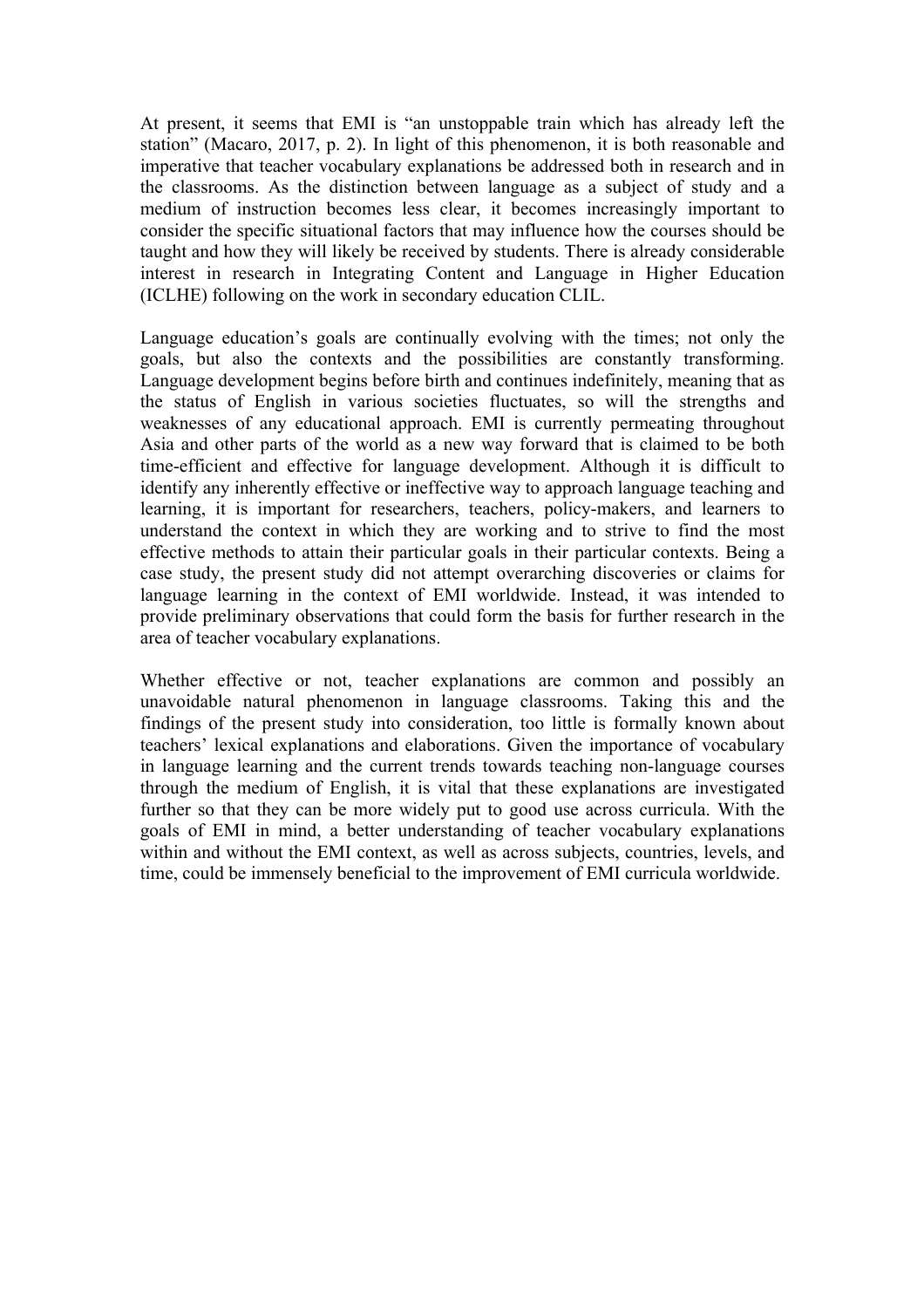## **References**

Chaudron, C. (1982). Vocabulary elaboration in teachers' speech to L2 learners. *Studies in Second Language Acquisition*, *4(2)*, 170-180.

Cook, V. (2016). *Second language learning and language teaching* (5th ed.). New York, NY: Routledge.

Coxhead, A. (2000). A new academic word list. *TESOL Quarterly*, *34(2)*, 213-238.

Dearden, J. (2015). *English as a medium of instruction: A growing global phenomenon*. Oxford, UK: British Council.

Ellis, R. (1995). Modified oral input and the acquisition of word meanings. *Applied Linguistics*, *16(4)*, 409-441.

Ellis, R. (1997). SLA and language pedagogy: An educational perspective. *Studies in Second Language Acquisition*, *20*, 69-92.

Flowerdew, J. (1992). Definitions in science lectures. *Applied Linguistics*, *13(2)*, 202- 221.

Jensen, C., Denver, L., Mees, I. M., & Werther, C. (2013). Students' attitudes to lecturers' English in English-medium higher education in Denmark. *Nordic Journal of English Studies*, *13(1)*, 87-112.

Kirkpatrick, A. (2017). The language of higher education in East and Southeast Asia. In B. Fenton-Smith, P. Humphreys, & I. Walkinshaw (Eds.), *English medium instruction in higher education in Asia-Pacific: From policy to pedagogy* (pp. 21-36). Cham, Switzerland: Springer.

Lasagabaster, D. (2017). The impact of the spread of English-medium instruction on Spanish universities. *Language Teaching*. Advance online publication. doi:10.1017/S0261444816000380

Macaro, E. (2017). English medium instruction: Global views and countries in focus. *Language Teaching*. Advance online publication. doi:10.1017/S0261444816000380

Macaro, E. (2018). *English Medium Instruction: Content and language in policy and practice.* Oxford, UK: Oxford University Press.

Macaro, E, Curle, S., Pun, J., An, J, & Dearden J. (2018). A systematic review of EMI in Higher Education. *Language Teaching*, *51(1)*, 36-76.

Macaro, E. & Tian, L. (2015). Exploring teachers' oral explanations of new English lexical items in a Chinese university: Comparisons with dictionary information. *System*, *52*, 78-90.

MEXT. (2013). グローバル化に対応した英語教育改革実施計画*, [English education reform plan corresponding to globalization]*. Retrieved from